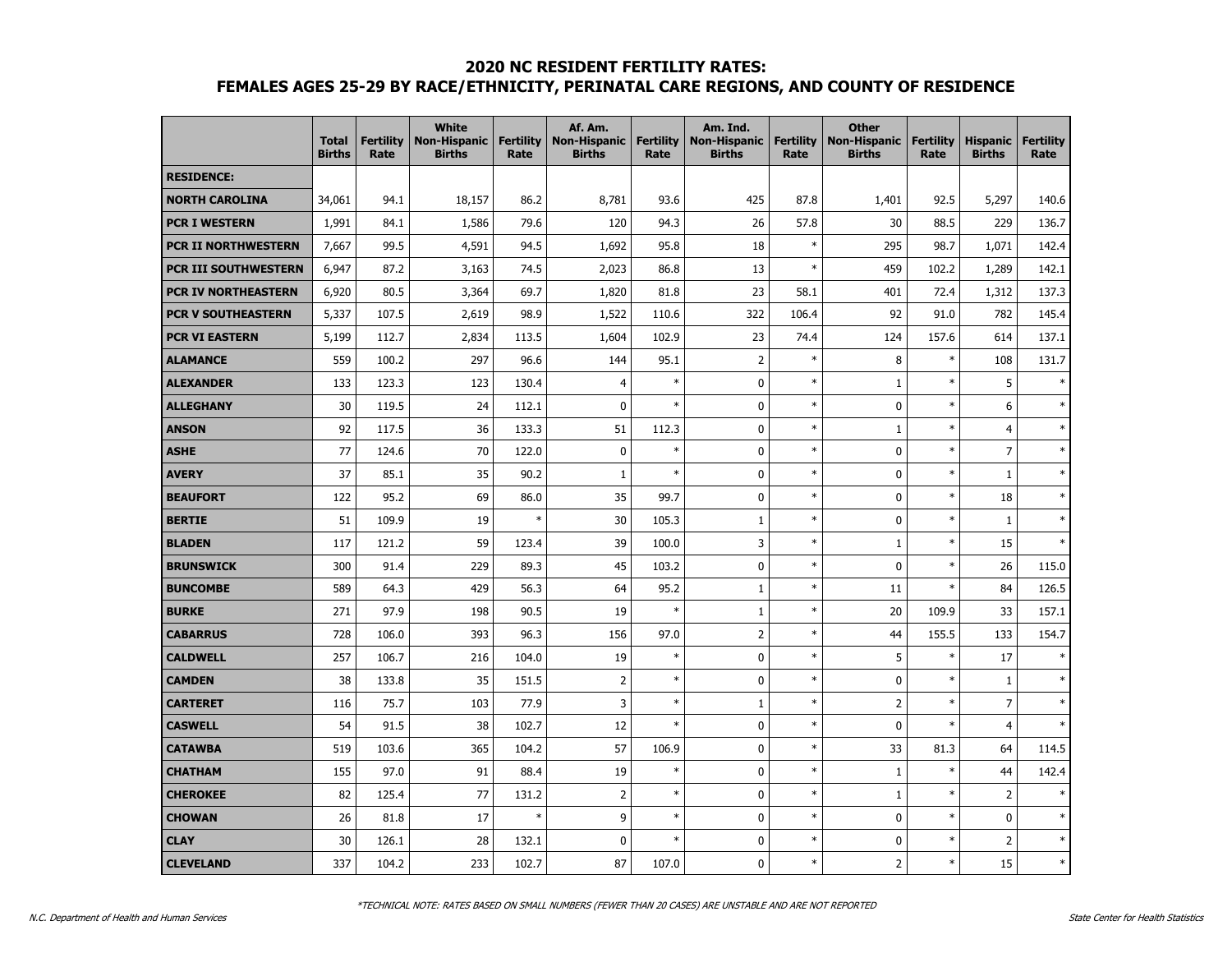## **2020 NC RESIDENT FERTILITY RATES:**

# **FEMALES AGES 25-29 BY RACE/ETHNICITY, PERINATAL CARE REGIONS, AND COUNTY OF RESIDENCE**

|                   | <b>Total</b><br><b>Births</b> | <b>Fertility</b><br>Rate | <b>White</b><br><b>Non-Hispanic</b><br><b>Births</b> | <b>Fertility</b><br>Rate | Af. Am.<br><b>Non-Hispanic</b><br><b>Births</b> | <b>Fertility</b><br>Rate | Am. Ind.<br><b>Non-Hispanic</b><br><b>Births</b> | <b>Fertility</b><br>Rate | <b>Other</b><br><b>Non-Hispanic</b><br><b>Births</b> | <b>Fertility</b><br>Rate | <b>Hispanic</b><br><b>Births</b> | <b>Fertility</b><br>Rate |
|-------------------|-------------------------------|--------------------------|------------------------------------------------------|--------------------------|-------------------------------------------------|--------------------------|--------------------------------------------------|--------------------------|------------------------------------------------------|--------------------------|----------------------------------|--------------------------|
| <b>COLUMBUS</b>   | 164                           | 103.7                    | 99                                                   | 109.6                    | 53                                              | 103.1                    | 5                                                | $\ast$                   | $\pmb{0}$                                            | $\ast$                   | $\overline{7}$                   | $\ast$                   |
| <b>CRAVEN</b>     | 409                           | 125.6                    | 265                                                  | 130.0                    | 82                                              | 106.5                    | $1\,$                                            | $\ast$                   | 25                                                   | 196.9                    | 36                               | 120.8                    |
| <b>CUMBERLAND</b> | 1,638                         | 113.5                    | 627                                                  | 110.2                    | 678                                             | 113.6                    | 23                                               | 95.8                     | 43                                                   | 82.4                     | 267                              | 132.1                    |
| <b>CURRITUCK</b>  | 99                            | 120.9                    | 87                                                   | 122.7                    | 5                                               | $\ast$                   | $\mathbf 0$                                      | $\ast$                   | $\pmb{0}$                                            | $\ast$                   | $\overline{7}$                   |                          |
| <b>DARE</b>       | 90                            | 104.4                    | 79                                                   | 105.9                    | $\mathbf{1}$                                    | $\ast$                   | $\pmb{0}$                                        | $\ast$                   | $\mathbf 1$                                          | $\ast$                   | 9                                | $\ast$                   |
| <b>DAVIDSON</b>   | 524                           | 101.8                    | 372                                                  | 97.7                     | 69                                              | 104.9                    | $\overline{2}$                                   | $\ast$                   | 20                                                   | 118.3                    | 61                               | 126.0                    |
| <b>DAVIE</b>      | 108                           | 97.9                     | 86                                                   | 97.5                     | $\overline{7}$                                  | $\ast$                   | $\mathbf 1$                                      | $\ast$                   | $\overline{2}$                                       | $\ast$                   | 12                               |                          |
| <b>DUPLIN</b>     | 212                           | 126.1                    | 91                                                   | 110.2                    | 48                                              | 113.5                    | $\mathbf 0$                                      | $\ast$                   | $\mathbf{1}$                                         | $\ast$                   | 72                               | 171.8                    |
| <b>DURHAM</b>     | 1,028                         | 65.8                     | 349                                                  | 47.0                     | 368                                             | 69.5                     | 3                                                | $\ast$                   | 68                                                   | 57.3                     | 240                              | 145.8                    |
| <b>EDGECOMBE</b>  | 192                           | 110.9                    | 58                                                   | 117.4                    | 120                                             | 104.4                    | $\mathbf 0$                                      | $\ast$                   | $\pmb{0}$                                            | $\ast$                   | 14                               | $\ast$                   |
| <b>FORSYTH</b>    | 1,276                         | 93.9                     | 557                                                  | 79.0                     | 425                                             | 101.1                    | $\overline{2}$                                   | $\ast$                   | 36                                                   | 88.2                     | 256                              | 136.5                    |
| <b>FRANKLIN</b>   | 249                           | 118.7                    | 164                                                  | 127.1                    | 53                                              | 91.7                     | $\mathbf 0$                                      | $\ast$                   | 3                                                    | $\ast$                   | 29                               | 148.0                    |
| <b>GASTON</b>     | 792                           | 102.8                    | 494                                                  | 95.8                     | 182                                             | 107.1                    | $\mathbf 1$                                      | $\ast$                   | 16                                                   | $\ast$                   | 99                               | 156.9                    |
| <b>GATES</b>      | 38                            | 116.9                    | 26                                                   | 122.1                    | 12                                              | $\ast$                   | $\mathbf 0$                                      | $\ast$                   | $\pmb{0}$                                            | $\ast$                   | 0                                | $\ast$                   |
| <b>GRAHAM</b>     | 20                            | 87.3                     | 20                                                   | 102.6                    | 0                                               | $\ast$                   | $\mathbf 0$                                      | $\ast$                   | $\pmb{0}$                                            | $\ast$                   | 0                                | $\ast$                   |
| <b>GRANVILLE</b>  | 206                           | 112.1                    | 116                                                  | 114.3                    | 67                                              | 115.1                    | 0                                                | $\ast$                   | $\overline{2}$                                       | $\ast$                   | 21                               | 100.5                    |
| <b>GREENE</b>     | 61                            | 114.0                    | 31                                                   | 130.8                    | 19                                              | $\ast$                   | 0                                                | $\ast$                   | 0                                                    | $\ast$                   | 11                               | $\ast$                   |
| <b>GUILFORD</b>   | 1,727                         | 88.4                     | 573                                                  | 73.5                     | 795                                             | 91.5                     | 6                                                | $\ast$                   | 132                                                  | 102.9                    | 221                              | 133.9                    |
| <b>HALIFAX</b>    | 165                           | 116.4                    | 61                                                   | 130.9                    | 90                                              | 105.9                    | $\overline{7}$                                   | $\ast$                   | $\mathbf 1$                                          | $\ast$                   | 6                                | $\ast$                   |
| <b>HARNETT</b>    | 638                           | 125.5                    | 374                                                  | 122.1                    | 132                                             | 119.2                    | 6                                                | $\ast$                   | 8                                                    | $\ast$                   | 118                              | 157.8                    |
| <b>HAYWOOD</b>    | 169                           | 92.8                     | 157                                                  | 93.6                     | $1\,$                                           | $\ast$                   | $\mathbf 0$                                      | $\ast$                   | $\mathbf 1$                                          | $\ast$                   | 10                               |                          |
| <b>HENDERSON</b>  | 272                           | 88.8                     | 207                                                  | 83.5                     | 11                                              | $\ast$                   | $\mathbf 1$                                      | $\ast$                   | $\bf 8$                                              | $\ast$                   | 45                               | 119.4                    |
| <b>HERTFORD</b>   | 66                            | 106.8                    | 19                                                   | $\ast$                   | 41                                              | 97.9                     | $\mathbf 0$                                      | $\ast$                   | $\pmb{0}$                                            | $\ast$                   | 6                                |                          |
| <b>HOKE</b>       | 283                           | 123.0                    | 136                                                  | 129.2                    | 71                                              | 104.1                    | 18                                               | $\ast$                   | 9                                                    | $\ast$                   | 49                               | 151.2                    |
| <b>HYDE</b>       | 8                             | $\ast$                   | 5                                                    | $\ast$                   | $\overline{2}$                                  | $\ast$                   | $\mathbf 0$                                      | $\ast$                   | 0                                                    | $\ast$                   | $\mathbf{1}$                     | $\ast$                   |
| <b>IREDELL</b>    | 571                           | 103.2                    | 386                                                  | 97.0                     | 97                                              | 114.7                    | $\overline{\mathbf{c}}$                          | $\ast$                   | 22                                                   | 102.8                    | 64                               | 132.8                    |
| <b>JACKSON</b>    | 89                            | 75.0                     | 61                                                   | 65.4                     | $1\,$                                           | $\ast$                   | 12                                               | $\ast$                   | $\overline{2}$                                       | $\ast$                   | 13                               | $\ast$                   |
| <b>JOHNSTON</b>   | 799                           | 119.4                    | 492                                                  | 116.2                    | 127                                             | 100.2                    | 3                                                | $\ast$                   | 10                                                   | $\ast$                   | 167                              | 158.6                    |
| <b>JONES</b>      | 32                            | 131.1                    | 24                                                   | 154.8                    | $\overline{7}$                                  | $\ast$                   | $\mathbf 1$                                      | $\ast$                   | 0                                                    | $\ast$                   | 0                                |                          |
| <b>LEE</b>        | 250                           | 122.1                    | 135                                                  | 125.0                    | 49                                              | 103.8                    | $\overline{2}$                                   | $\ast$                   | 4                                                    | $\ast$                   | 60                               | 131.6                    |
| <b>LENOIR</b>     | 211                           | 122.7                    | 95                                                   | 128.6                    | 86                                              | 106.4                    | $\mathbf 1$                                      | $\ast$                   | $\mathbf 1$                                          | $\ast$                   | 28                               | 205.9                    |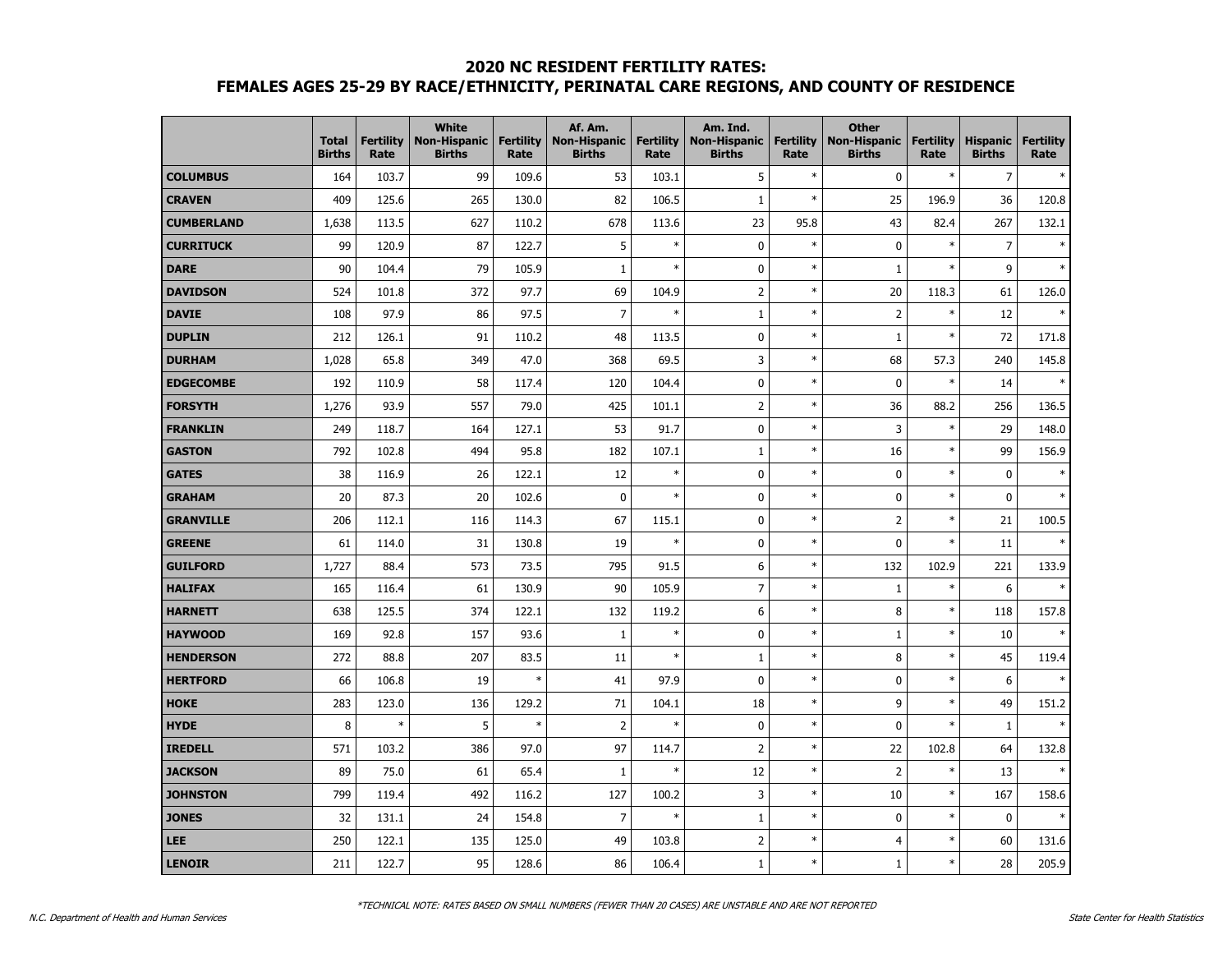#### **2020 NC RESIDENT FERTILITY RATES:**

# **FEMALES AGES 25-29 BY RACE/ETHNICITY, PERINATAL CARE REGIONS, AND COUNTY OF RESIDENCE**

|                    | <b>Total</b><br><b>Births</b> | <b>Fertility</b><br>Rate | <b>White</b><br><b>Non-Hispanic</b><br><b>Births</b> | <b>Fertility</b><br>Rate | Af. Am.<br><b>Non-Hispanic</b><br><b>Births</b> | <b>Fertility</b><br>Rate | Am. Ind.<br><b>Non-Hispanic</b><br><b>Births</b> | <b>Fertility</b><br>Rate | <b>Other</b><br><b>Non-Hispanic</b><br><b>Births</b> | <b>Fertility</b><br>Rate | <b>Hispanic</b><br><b>Births</b> | <b>Fertility</b><br>Rate |
|--------------------|-------------------------------|--------------------------|------------------------------------------------------|--------------------------|-------------------------------------------------|--------------------------|--------------------------------------------------|--------------------------|------------------------------------------------------|--------------------------|----------------------------------|--------------------------|
| <b>LINCOLN</b>     | 261                           | 113.7                    | 208                                                  | 108.5                    | 21                                              | 129.6                    | $\mathbf 1$                                      | $\ast$                   | 3                                                    | $\ast$                   | 28                               | 146.6                    |
| <b>MCDOWELL</b>    | 126                           | 92.7                     | 104                                                  | 87.3                     | $\overline{2}$                                  | $\ast$                   | $\mathbf 0$                                      | $\ast$                   | $\overline{4}$                                       | $\ast$                   | 16                               | $\ast$                   |
| <b>MACON</b>       | 95                            | 106.5                    | 68                                                   | 85.0                     | 0                                               | $\ast$                   | $\mathbf{1}$                                     | $\ast$                   | $\overline{2}$                                       | $\ast$                   | 24                               | 480.0                    |
| <b>MADISON</b>     | 48                            | 85.3                     | 48                                                   | 88.9                     | 0                                               | $\ast$                   | $\mathbf 0$                                      | $\ast$                   | 0                                                    | $\ast$                   | $\mathbf 0$                      |                          |
| <b>MARTIN</b>      | 72                            | 119.6                    | 32                                                   | 102.6                    | 33                                              | 123.6                    | $\mathbf 0$                                      | $\ast$                   | 0                                                    | $\ast$                   | $\overline{7}$                   |                          |
| <b>MECKLENBURG</b> | 3,851                         | 75.7                     | 1,168                                                | 50.3                     | 1,417                                           | 81.5                     | $\overline{7}$                                   | $\ast$                   | 379                                                  | 100.5                    | 880                              | 139.1                    |
| <b>MITCHELL</b>    | 58                            | 139.1                    | 54                                                   | 144.8                    | 0                                               | $\ast$                   | $\mathbf 0$                                      | $\ast$                   | 0                                                    | $\ast$                   | $\overline{4}$                   |                          |
| <b>MONTGOMERY</b>  | 75                            | 95.7                     | 35                                                   | 80.6                     | 20                                              | 113.0                    | $\mathbf 0$                                      | $\ast$                   | $\overline{2}$                                       | $\ast$                   | 18                               |                          |
| <b>MOORE</b>       | 327                           | 119.7                    | 249                                                  | 125.9                    | 35                                              | 78.8                     | 3                                                | $\ast$                   | 8                                                    | $\ast$                   | 32                               | 130.6                    |
| <b>NASH</b>        | 349                           | 112.5                    | 144                                                  | 116.3                    | 174                                             | 111.5                    | $\overline{2}$                                   | $\ast$                   | 4                                                    | $\ast$                   | 25                               | 105.9                    |
| <b>NEW HANOVER</b> | 546                           | 67.3                     | 328                                                  | 53.0                     | 123                                             | 102.2                    | 3                                                | $\ast$                   | 9                                                    | $\ast$                   | 83                               | 164.0                    |
| <b>NORTHAMPTON</b> | 50                            | 100.2                    | 11                                                   | $\ast$                   | 39                                              | 123.4                    | $\mathbf 0$                                      | $\ast$                   | 0                                                    | $\ast$                   | $\mathbf 0$                      |                          |
| <b>ONSLOW</b>      | 1,123                         | 133.5                    | 746                                                  | 133.8                    | 150                                             | 120.5                    | 5                                                | $\ast$                   | 49                                                   | 215.9                    | 173                              | 133.2                    |
| <b>ORANGE</b>      | 226                           | 45.4                     | 115                                                  | 35.2                     | 50                                              | 71.0                     | $\mathbf 0$                                      | $\ast$                   | 22                                                   | 40.2                     | 39                               | 90.3                     |
| <b>PAMLICO</b>     | 26                            | 96.7                     | 19                                                   | $\ast$                   | 5                                               | $\ast$                   | $\mathbf 0$                                      | $\ast$                   | $\mathbf 0$                                          | $\ast$                   | $\overline{2}$                   |                          |
| <b>PASQUOTANK</b>  | 155                           | 120.3                    | 95                                                   | 136.9                    | 52                                              | 108.8                    | $\mathbf 0$                                      | $\ast$                   | $\overline{2}$                                       | $\ast$                   | 6                                |                          |
| <b>PENDER</b>      | 182                           | 112.1                    | 142                                                  | 120.0                    | 18                                              | $\ast$                   | $1\,$                                            | $\ast$                   | $1\,$                                                | $\ast$                   | 20                               | 137.9                    |
| <b>PERQUIMANS</b>  | 32                            | 99.1                     | 22                                                   | 100.0                    | 10                                              | $\ast$                   | $\mathbf 0$                                      | $\ast$                   | 0                                                    | $\ast$                   | $\mathbf 0$                      | $\mathbf{A}$             |
| <b>PERSON</b>      | 130                           | 106.9                    | 77                                                   | 101.3                    | 45                                              | 118.1                    | 0                                                | $\ast$                   | $\mathbf 1$                                          | $\ast$                   | $\overline{7}$                   |                          |
| <b>PITT</b>        | 632                           | 87.2                     | 293                                                  | 79.7                     | 261                                             | 89.0                     | $\overline{4}$                                   | $\ast$                   | 18                                                   | $\ast$                   | 56                               | 117.6                    |
| <b>POLK</b>        | 27                            | 59.5                     | 21                                                   | 53.7                     | 3                                               | $\ast$                   | $\mathbf 0$                                      | $\ast$                   | 0                                                    | $\ast$                   | 3                                |                          |
| <b>RANDOLPH</b>    | 479                           | 107.7                    | 350                                                  | 102.9                    | 30                                              | 84.3                     | $1\,$                                            | $\ast$                   | 11                                                   | $\ast$                   | 87                               | 153.2                    |
| <b>RICHMOND</b>    | 183                           | 125.3                    | 88                                                   | 115.6                    | 75                                              | 136.9                    | 5                                                | $\ast$                   | $\mathbf{1}$                                         | $\ast$                   | 14                               | $\ast$                   |
| <b>ROBESON</b>     | 532                           | 123.0                    | 89                                                   | 100.3                    | 132                                             | 122.0                    | 231                                              | 113.4                    | $\overline{7}$                                       | $\ast$                   | 73                               | 261.6                    |
| <b>ROCKINGHAM</b>  | 307                           | 114.1                    | 212                                                  | 114.0                    | 62                                              | 100.6                    | $\mathbf 0$                                      | $\ast$                   | $\overline{2}$                                       | $\ast$                   | 31                               | 162.3                    |
| <b>ROWAN</b>       | 541                           | 118.7                    | 356                                                  | 114.0                    | 81                                              | 86.6                     | 3                                                | $\ast$                   | 8                                                    | $\ast$                   | 93                               | 214.8                    |
| <b>RUTHERFORD</b>  | 208                           | 107.4                    | 163                                                  | 102.3                    | 29                                              | 128.9                    | $1\,$                                            | $\ast$                   | $\mathbf 1$                                          | $\ast$                   | 14                               |                          |
| <b>SAMPSON</b>     | 239                           | 126.1                    | 130                                                  | 142.4                    | 45                                              | 94.1                     | 5                                                | $\ast$                   | $\overline{2}$                                       | $\ast$                   | 57                               | 123.6                    |
| <b>SCOTLAND</b>    | 113                           | 105.9                    | 34                                                   | 90.9                     | 56                                              | 119.4                    | 19                                               | $\ast$                   | $\mathbf{1}$                                         | $\ast$                   | 3                                |                          |
| <b>STANLY</b>      | 208                           | 104.5                    | 167                                                  | 108.2                    | 28                                              | 98.9                     | $\mathbf 0$                                      | $\ast$                   | $\mathbf{1}$                                         | $\ast$                   | 12                               | $\ast$                   |
| <b>STOKES</b>      | 144                           | 112.8                    | 134                                                  | 116.4                    | $\overline{4}$                                  | $\ast$                   | 0                                                | $\ast$                   | 0                                                    | $\ast$                   | 6                                | $\ast$                   |